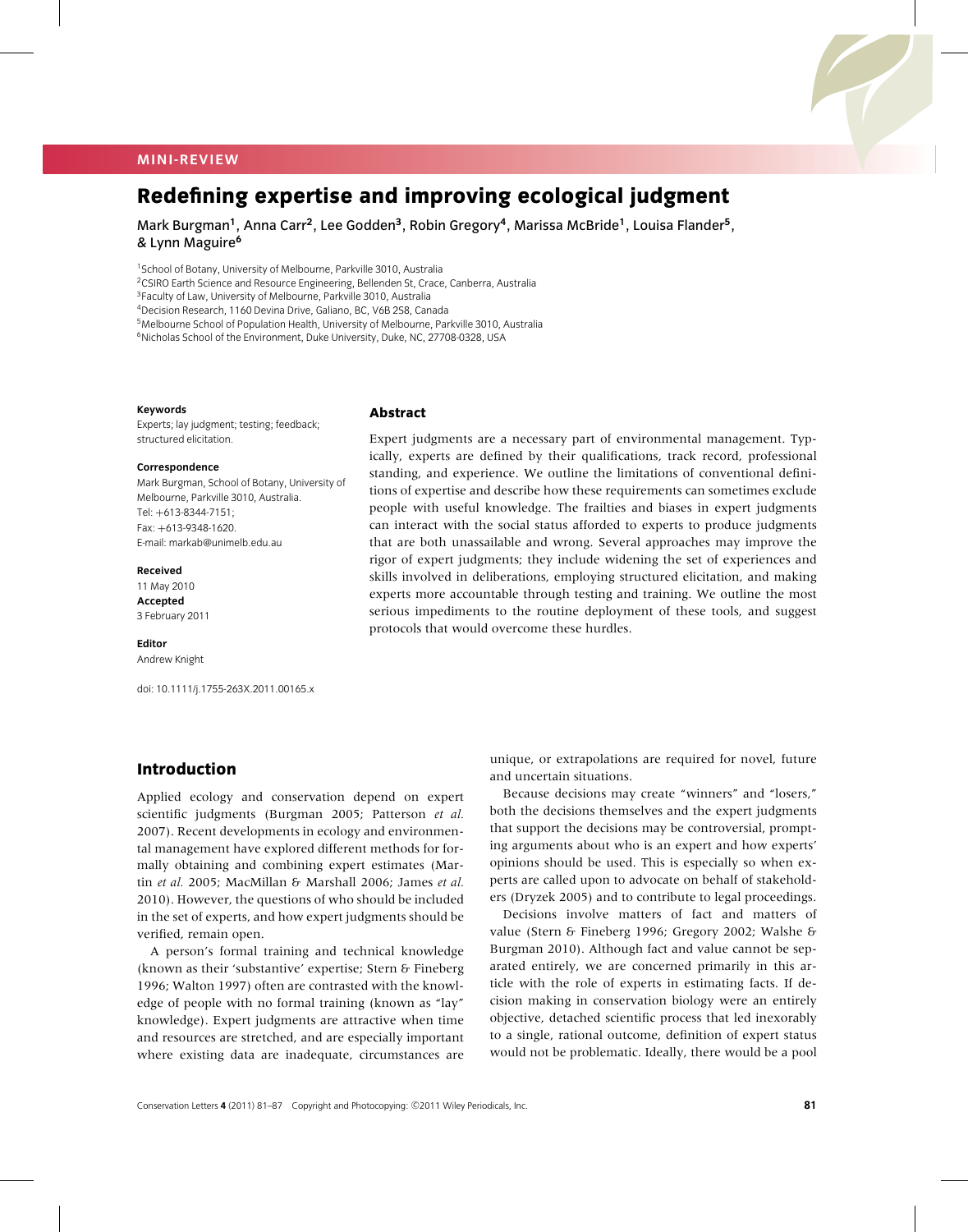of people with appropriate qualifications, extensive experience, and sound technical skills who could be called upon to dispense judgments in a consistent manner.

Unfortunately, this is rarely if ever the case. Social theories take a wider view, seeing expertise as distributed beyond conventional experts, and being sensitive to context (Carr 2004; Evans 2008). In most practical situations, the pool of potential technical experts is small, composed of people with overlapping training, knowledge, and experiences, so their judgments are not independent. In addition, expert judgments may be compromised by values and conflicts of interest (Krinitzsky 1993; Shrader-Frechette 1996; O'Brien 2000). For example, Campbell (2002) found clear evidence of value-laden biases in expert judgments for marine turtle conservation.

Kahneman & Tversky (1982; see also Fischhoff *et al.* 1982; Slovic 1999) demonstrated that experts and lay people are sensitive to a host of psychological idiosyncrasies and subjective biases, including framing, availability bias, and social context. Despite their weaknesses, expert estimates of facts are generally better than lay estimates, within the expert's area of expertise (see Shanteau 1992; Slovic 1999; Burgman 2005; Garthwaite *et al.* 2005; Chi 2006; Evans 2008 for reviews). Unfortunately, experts stray easily outside the narrow limits of their core knowledge, and once outside an expert is no more effective than a layperson (Freudenburg 1999; Ayyub 2001). Additionally, experts (and most other people) are overconfident in the sense that they specify bounds for parameters that are too narrow, thereby placing greater confidence in judgments than is warranted by data or experience (Fischhoff *et al.* 1982; Speirs-Bridge *et al.* 2010).

The purpose of this article is to address the problem of defining expertise in conservation and suggest ways it could be improved. The conventional approach to defining experts is by their qualifications, track record, professional standing, and experience. We describe how these requirements can sometimes exclude people with useful knowledge, explaining how the frailties and biases of expert judgments interact with the social status sometimes afforded to experts (Evatts *et al.* 2006) to produce judgments that are both unassailable and wrong. We then evaluate approaches to the use of experts that will improve the reliability of their judgments. These include widening the set of experiences and skills involved in deliberations, employing structured elicitations, and making experts more accountable through testing and training (we do not evaluate the literature on aggregating the opinions of different experts, which previously has received thoughtful reviews; Wallsten *et al.* 1997; Clemen & Winkler 1999). Our ultimate aim is to identify tools and strategies that will improve the quality of scientific expert opinion in conservation, highlight impediments to their use, and suggest approaches that will encourage their routine deployment.

# **Scientific authority, objectivity, and trust**

The public, the courts, statutory bodies, and other decision makers accept expert opinions because they believe experts have specialized knowledge not available to all, obtained through training and experience, proven by track records of efficient and effective application (Hart 1986; Gullet 2000). Scientific experts are a source for rules and standards (Peel 2005), they estimate facts, and they contribute to decisions to undertake activities (Gullet 2000). The US National Research Council, for instance, asserts that experts have indispensable substantive knowledge, methodological skills, and experience (Stern & Fineberg 1996). Yet despite the incorporation of advisory panels in legal frameworks, legislation rarely defines expertise or specifies the composition of expert panels. The question then arises, how is expert status decided and validated?

Expert opinions are sought in the trial and judicial determination of cases when the areas are specialized and held to be beyond lay knowledge (Fisk 1998, p. 3; Preston 2006) or in situations when direct evidence is unavailable or unattainable (e.g., Lawson 1900, p. 236). Tests used to separate expert opinion from lay knowledge to determine the admissibility of opinion evidence (Gans & Palmer 2004) are a combination of credentials, technical "knowledge" and reputation, reflecting conventional notions of expertise.

Qualifications, reputation, and membership in professional groups are common guides to expert status (Collins & Evans 2007). The expert, recognized by professional membership, is assumed to have privileged access to knowledge and is deferred to in its interpretation (Barley & Kunda 2006). Some professional bodies are accorded the right of self-regulation in return for competence, integrity, and altruistic service (Cruess *et al.* 2004).

Expertise includes the abilities to communicate technical information to laypersons, synthesize knowledge, understand the history and context of a debate, work effectively with a range of people, and be familiar with the conventions and jargon of a field (termed "interactional" expertise; Collins & Evans 2007). Critically, because scientific analysis requires robust discussion, and (in legal contexts) cross-examination, substantive experts who are unable to communicate may be just as unqualified as those without any substantive expertise. Effective communication is especially important when interactions with stakeholders are designed to foster broad acceptance of a proposed action (the "instrumental" value of participation; Stern & Fineberg 1996).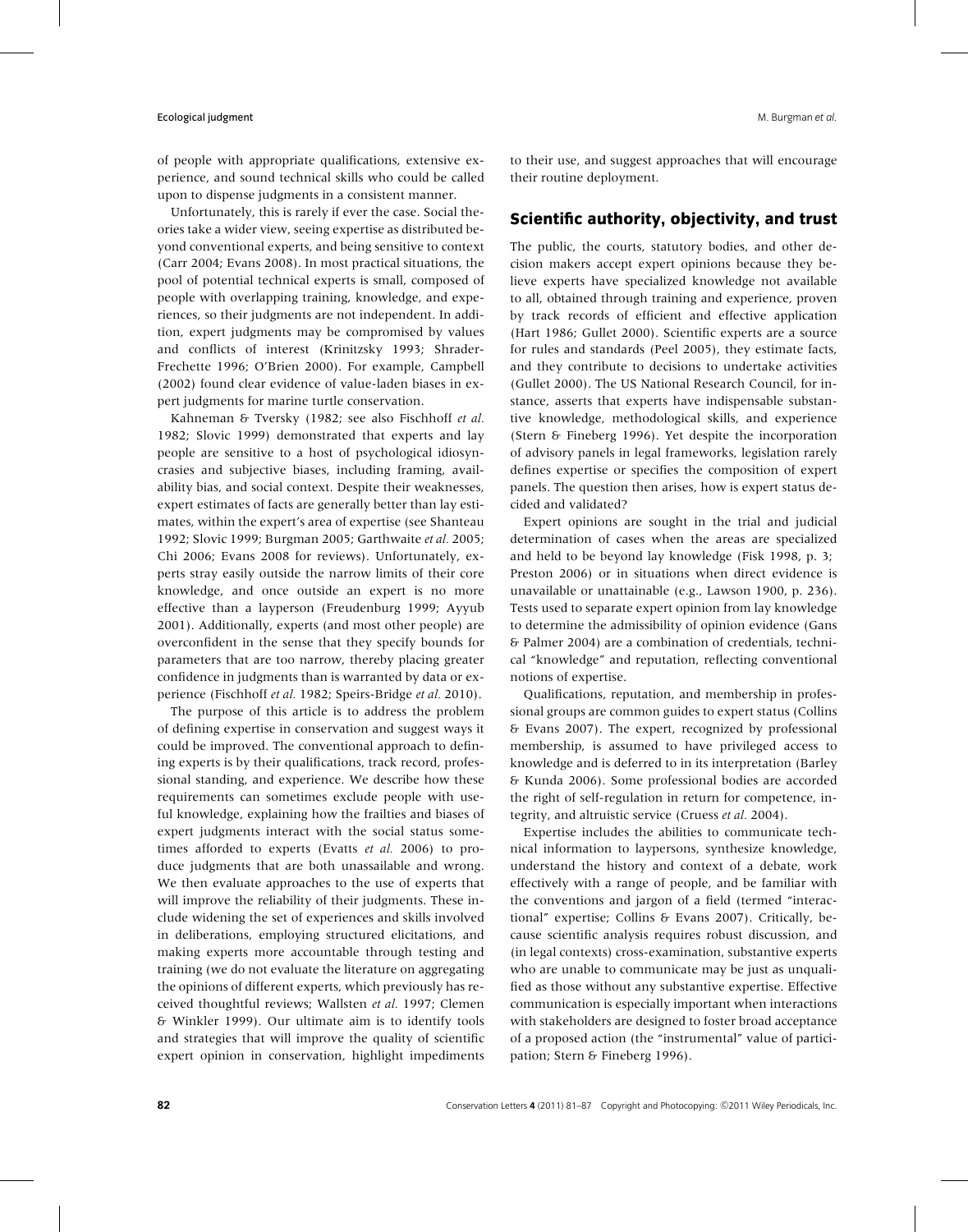One of the problems with this system is that experts assume a position of authority, reinforced by professional membership and status. It can intimidate people who wish to examine expert judgments critically (Walton 1997), leading to a culture of technical control in which expert opinions are rarely challenged successfully (Walton 1997). For instance, the Supreme Court of Canada noted that expert opinion "dressed up in scientific language" may appear "virtually infallible" (Gans & Palmer 2004, p. 244).

Many people have a view that knowledge held by suitably qualified experts is a clear, objectively defined "truth," while knowledge held by stakeholders and the public is fuzzy, oversimplified or corrupt (Hilgartner 1990). We see this as a flawed characterization that may erode public trust in decisions, exacerbated by perceptions that experts are overconfident (see Krinitzsky 1993; O'Brien 2000; Yearley 2000; Cruess *et al.* 2004; Barley & Kunda 2006). The remainder of this article examines ways of improving the definition and use of technical expertise.

### **Broadening the definition of expertise**

Another common (and in our view, misconceived) distinction is that lay knowledge is grounded in real world, operational conditions while technical expertise is based on narrow professional perspectives or theoretical assumptions (Sternberg *et al.* 1993; Wynne 1996). Informed amateurs and "lay experts" feel as though their evidence is specific, concrete, and sensitive to local realities (Beck 1992; Yearley 2000; Irwin 2001), and they expect "outside" experts to be general and abstract (Gregory & Miller 1998; Leadbeater 2003).

The broader view from social science is that differences between lay and expert knowledge depend on the type of problem, the person applying that knowledge, and the cultural context in which that knowledge is learned and applied (Verran 2002; Carr 2004). Knowledge can be classified as "expert" or "lay" depending on the interests it serves, the purposes for which it is harnessed, or the manner in which it is generated (Agrawal 1995). Motivational biases and conflicts of interest are difficult issues (Slovic 1999). Scientific experts advocate a scientific position, albeit based upon an accepted range of data and methodologies, and they may do so on behalf of a client, such as a proponent for a particular project or decision (Barley & Kunda 2006). In other words, knowledge is contextual (see Broks 2006). We agree with Jasanoff (2006), Broks (2006), Evans (2008), and others that, in many cases, it is not possible to delineate sharply between expert and lay knowledge.

Collins & Evans (2007) classified several forms of expertise, ranging from specific instruction to contributory expertise, the pinnacle of substantive knowledge (Table 1). None of these categories depend exclusively on formal qualifications or professional membership. That is, the reviews and tests of expertise outlined above substantiate the view that expertise is real, but that it is more widely distributed than conventional qualifications and often associated with membership of social groups (which may or may not be professional groups).

Local residents and resource users often are potential experts in the context of environmental management planning efforts that involve conservation biologists, ecologists, and other technically trained scientists. Collateral benefits of broader definitions of expertise include both improved factual estimates and broader acceptance of decisions. Failing *et al.* (2007), for example, demonstrated the benefit of considering local sources of knowledge in the context of relicensing a hydroelectric facility in British Columbia, Canada. Both conventionally defined technical expertise and "lay" knowledge, drawn from area residents and from members of a local aboriginal community, were used to construct values hierarchies, to understand causal pathways and to evaluate the consequences of the response of the river system to proposed flow changes. This structured, deliberative effort led to an adaptive management approach attractive to a diverse group of technical and public stakeholders.

We conclude that managers should avoid arbitrary, sharp delineations of expertise, and instead include a process to examine knowledge claims critically (Gregory *et al.* 2006). We outline below three methods for testing claims of expert status.

# **Making the most of expert judgment**

The importance and pervasiveness of expert judgments in conservation biology create an imperative for acquiring judgments that are as accurate and well calibrated as possible. Given the frailties and limitations of expert judgments and the narrow conventional definitions of expertise, what can be done to improve the situation? Essentially, there are three options: to use analytical tests to evaluate the skill and knowledge of potential contributors, to train experts, and to use elicitation procedures that encourage participation and cross-examination of evidence and that anticipate and deal with biases. These are outlined briefly below.

#### **Analytical tests**

Cooke (1991) pioneered the idea of using hypothetical and empirical data to measure objectively the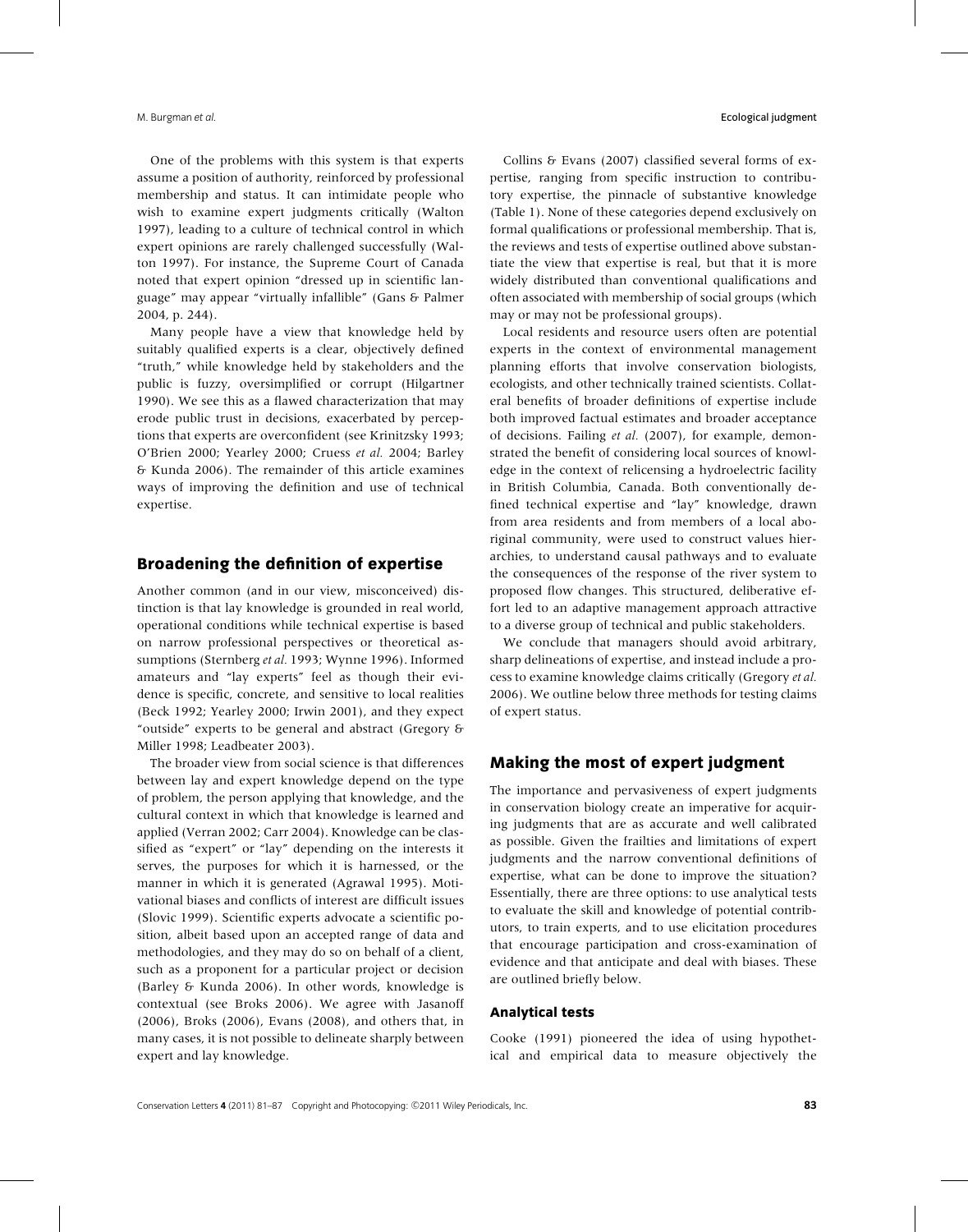| Type                              | Characteristics                                                                                                       |
|-----------------------------------|-----------------------------------------------------------------------------------------------------------------------|
| Contributory expertise            | Fully developed and internalized skills and knowledge, including an ability to contribute new knowledge and/or teach. |
| Interactional expertise           | Knowledge gained from learning the language of specialist groups, without necessarily obtaining practical competence. |
| Primary source knowledge          | Knowledge from primary literature includes basic technical competence.                                                |
| Popular understanding             | Knowledge from media, with little detail, less complexity.                                                            |
| Specific instruction <sup>a</sup> | Formulaic, rule-based knowledge, typically simple, context-specific and local.                                        |

**Table 1** A taxonomy of expertise (modified from Collins & Evans 2007)

<sup>a</sup>Collins and Evans used the term "beer-mat knowledge" for this category.

knowledge of experts. Essentially, the approach involves asking experts for facts, a subset of which are known to the facilitator but not to the experts (for instance, facts from recent case studies, experiments, hypothetical scenarios, or simulations). Answers to these questions provide information on the skill of the participants, including their reliability (the degree to which an expert's assessment is repeatable and stable across cases; Wallsten & Budescu 1983), accuracy, bias, and calibration (the frequency with which subjective intervals enclose the truth; Speirs-Bridge *et al.* 2010). Test results may be used to evaluate knowledge, weight opinions, or exclude some opinions altogether (e.g., Cooke & Goossens 2000; see Morgan & Henrion 1990; Cooke & Goossens 2000; Hoffrage *et al.* 2002; O'Hagan & Oakley 2004). Such appeals for more explicit testing have also appeared in legal academic reviews (Schum & Morris 2007).

The prospect of doing this raises challenging questions. Who sets and administers the tests? Which elements of expertise should the tests examine? Where do the data come from to validate the answers? How does one overcome the fact that experts unused to being challenged are likely to be reluctant to be tested? These tools have been deployed and many of these hurdles overcome in applications in law, meteorology, and engineering (e.g., Cooke 1991; Murphy 1993; see also Fischhoff *et al.* 1982; Murphy & Winkler 1977; Hora 1992). A complete review of these techniques and their implications is beyond the scope of this review.

### **Feedback and training**

If people have the opportunity to learn how to improve their ability to judge, their performance generally improves (Cooke 1991; Cooke & Goossens 2000). Typically, training outlines a field's jargon and theoretical concepts, and uses case studies, experiments, hypothetical scenarios, and simulations to illustrate processes relevant to the questions at hand. This may include numerical and graphical output derived from similar assessments and different ways of representing uncertainty and probabilities (e.g., Kadane *et al.* 1980; Cooke 1991; Chaloner *et al.* 1993; Garthwaite *et al.* 2005).

For people who are involved routinely in expert judgment exercises, feedback allows them to see the results of their earlier assessments, in relation to outcomes. Feedback protocols require procedures for administering and disseminating the results of professional judgments and test questions, so that experts improve their performance over time (Cooke & Goossens 2000). Yet some situations for which expertise is desired have few or no opportunities for feedback. An example is predictions for the social, environmental, or health impacts of an emerging technology (e.g., nanotechnologies, Wintle *et al*. 2007); there are few clear parallels, and the success of predictions will not be known for decades (Pidgeon *et al.* 2008).

While training and feedback generally improve expert performance, bias and overconfidence about facts may persist through many repetitions of an elicitation exercise. Practice and experience alone do not necessarily remove biases. Improvement is usually slow and a large number of similar assessments is needed to generate substantial improvement. Feedback protocols have been deployed in engineering risk assessments in Europe, but it has taken many years to establish accepted procedures (Cooke & Goossens 2000). We conclude that, even though improvement is not instantaneous, systematic feedback is the single most important factor demarking domains in which expertise develops and improves over time (e.g., chess playing, weather forecasting) and domains in which it does not (e.g., psychotherapy) (Dawes 1994).

### **Structured procedures**

Structured elicitation procedures are explicit methods that anticipate and mitigate some of the most important and pervasive psychological and motivational biases. One of earliest and still one of the most useful of these tools is the Delphi technique (see Burgman 2005). In it, experts make an initial judgment of a fact. The responses are shown to other participants, who then make a second, private judgment of the fact. The group average may be weighted by performance on test questions (Cooke 1991). The process circumvents or ameliorates many problems associated with dominance, availability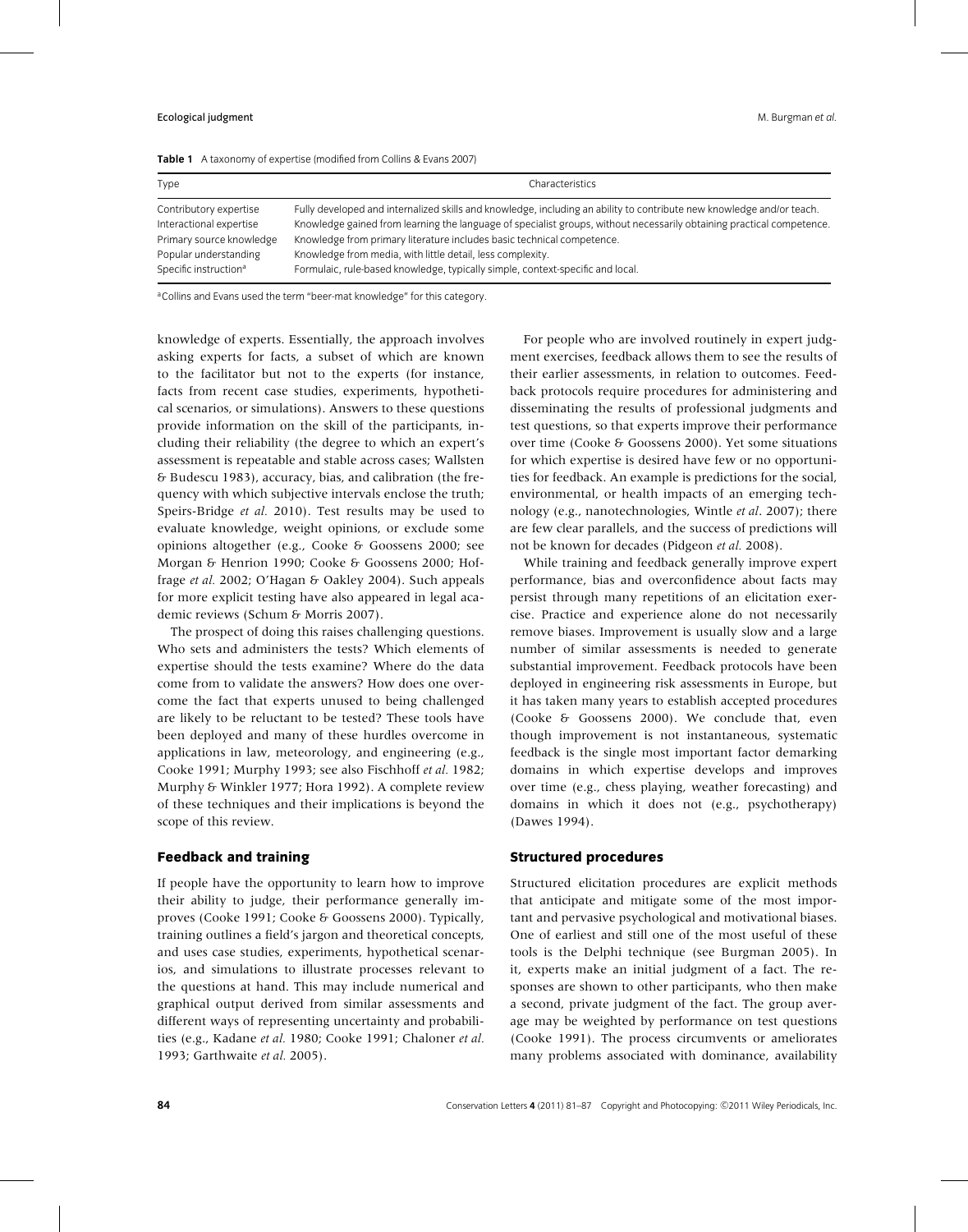bias, overconfidence (Speirs-Bridge *et al.* 2010), and related effects. Participants may be given the opportunity to discuss differences of opinion, allowing people to reconcile the meanings of words and context (Regan *et al.* 2002), thereby removing arbitrary language-based disagreements.

Law plays a critical role in challenging expert judgment when evidence is presented in support of adversarial positions (Christie 1991; Fisk 1998). Under cross-examination, an expert's efficiency, effectiveness, veracity, credibility, and character may be attacked (Christie 1991; Fisk 1998). The qualifications of an expert may be tested by the opinions of other experts. Experts may be tested by hypothetical questions or by proof that on a former occasion, an expert expressed a different opinion. This questioning has its origins in medieval tests of peer judgment (Franklin 2001). We suggest that adversarial tests of expert evidence in domains outside law courts and tribunals will improve the reliability of expert judgments (Franklin *et al.* 2008).

The structured elicitation processes outlined above provide a context in which opinions may be cross-examined effectively. Participants have an opportunity to hear and to weigh the opinions of others, integrating new information, improving understanding of the question, and evaluating the context and motivations of other participants, before arriving at their final judgment.

This process will work best when, as noted above, people from a variety of social contexts and "positions" in a debate are involved, providing a measure of protection against motivational bias. Experts may be stratified by geography, technical background, experience, affiliations, or other relevant criteria. Stern & Fineberg (1996) outline objective methods for stratifying and selecting stakeholder participants. Structured elicitation protocols provide an environment in which vigorous peer review and debate, including cross-examination of competing claims, may be captured effectively. Cross-examination of data, models, and reasoning may then allow an independent adjudicator to reach a final synthesis of evidence and to form a conclusion (Franklin *et al.* 2008).

# **Conclusions**

Our review suggests that conservation biologists could contribute knowledge more effectively and enhance the credibility of their decisions by embracing a suite of new professional behaviors and wider definitions of expertise. Specifically, the review suggests that the credibility, accuracy, and reliability of expert deliberations will improve if explicit selection, testing, training, and feedback procedures are deployed.

Opportunities for improved performance go beyond recommendations for individual experts. To work effectively, the system in which experts work should be structured to anticipate and deal with cognitive and motivational biases, as described above. In particular, it should ensure the selection of experts is inclusive and transparent, and it should provide ample opportunity for experts to be questioned critically by analysts, other experts, stakeholders, and others.

Our review of scientific authority suggests that what counts as expertise depends on context. Expert performance is likely to be affected in subtle and unpredictable ways by motivations and psychology. If experts are tested, then expertise from all domains may be considered, including what may be considered lay knowledge. This accords with sociological theory of expertise as real but "unequally distributed," not simply determined by formal qualifications and professional membership (Evans 2008). There are several models for engaging a wider cross-section of potential experts and numerous collateral benefits may accrue from doing so (Carr 2004). These observations lead us to recommend a set of general prescriptions for involving experts in conservation. We recommend the following prescriptions for the managers.

- (1) Identify core expertise requirements and the pool of potential experts, including lay expertise (pp. 1, 3).
- (2) Create objective selection criteria and clear rules for engaging experts and stratify the pool of experts and select participants transparently based on the strata (pp. 3, 5).
- (3) Evaluate the social and scientific context of the problem (pp. 1, 2, 3).
- (4) Identify potential conflicts of interest and motivational biases and control bias by "balancing" the composition of expert groups, with respect to the issue at hand (especially if the pool of experts is small) (pp. 1, 2, 5).
- (5) Test expertise, relevant to the issues (pp. 2, 4, 5).
- (6) Provide opportunities for stakeholders to crossexamine all expert opinions (pp 3, 5).
- (7) Train experts and provide routine, systematic, relevant feedback on their performance (p. 4).

At minimum, we recommend a formal, transparent process for the definition and selection of those with relevant expertise, the adoption of new professional standards that employ structured elicitation methods, testing and feedback of expert judgments, aimed at improving the performance of both experts and elicitation methods over time.

### **Acknowledgments**

We thank Tara Martin, Mark Colyvan, Fiona Fidler, Terry Walshe, Bonnie Wintle, Helen Regan, and three anonymous reviewers for their comments. The work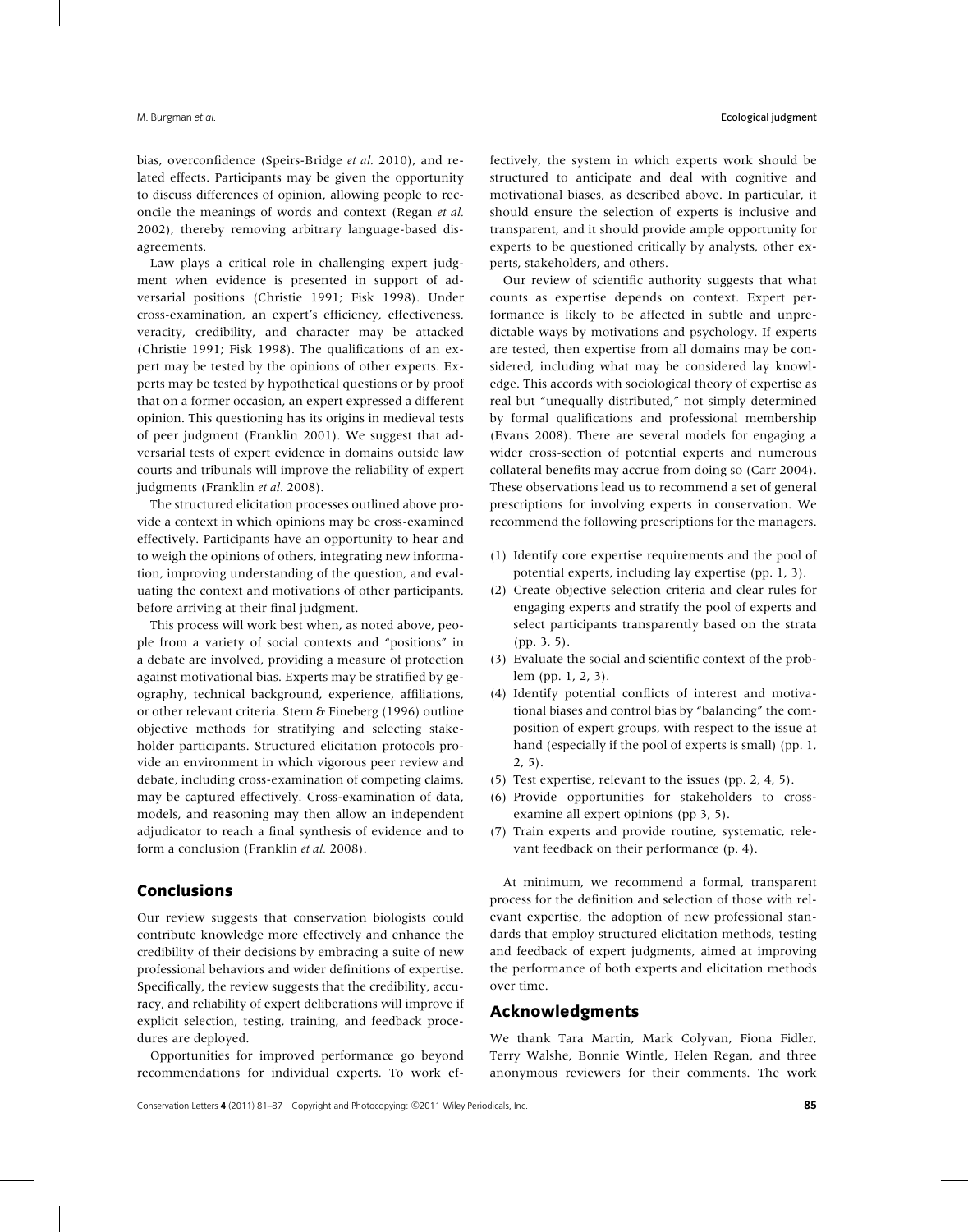was funded by ACERA Project 0611 and NSF Award (SES 0725025). The views expressed in this article are not necessarily endorsed by the authors' respective organizations.

### **References**

- Agrawal, A. (1995) *Indigenous and scientific knowledge: some critical comments*.
- http://www.nuffic.nl/ciran/ikdm/3–3/articles/agrawal.html Ayyub, B.M. (2001) *Elicitation of expert opinions for uncertainty*
- *and risks*. CRC Press, Boca Raton. Barley, S.R., Kunda G. (2006) Contracting: a new form of professional practice. *Acad Manag Perspect* **20**, 45–66.
- Beck, U. (1992) *Risk society: towards a new modernity*. Sage Publications, London.
- Broks, P. (2006) *Understanding popular science.* Open University Press, Maidenhead and Philadelphia.
- Burgman, M.A. (2005) *Risks and decisions for conservation and environmental management*. Cambridge University Press, Cambridge.
- Campbell, L.M. (2002) Science and sustainable use: views of marine turtle conservation experts. *Ecol Appl* **12**, 1229–1246.
- Carr, A.J.L. (2004) Why do we all need community science? *Soc Nat Resour* **17**, 1–9.
- Chaloner, K.M., Church T., Louis T.A., Matts J.P. (1993) Graphical elicitation of a prior distribution for a clinical trial. *Statistician* **42**, 341–353.
- Chi, M.T.H. (2006) Two approaches to the study of experts' characteristics. Pages 21–30 in K.A. Ericsson, N. Charness, P.J. Feltovitch & R.R. Hoffman, editors. *The Cambridge handbook of expertise and expert performance*. Cambridge University Press, Cambridge.
- Christie, E. (1991) The role of law and science in the resolution of disputes over factual evidence. *Environ Plan Law J* **8**, 200–210.
- Clemen, R., Winkler R. (1999) Combining probability distributions from experts in risk analysis. *Risk Anal* **19**, 187–203.
- Collins, H.M., Evans R. (2007) *Rethinking expertise*. University of Chicago Press, Chicago.
- Cooke, R.M. (1991) *Experts in uncertainty: opinion and subjective probability in science.* Oxford University Press, Oxford.
- Cooke, R.M., Goossens L.H.J. (2000) Procedures guide for structured expert judgement in accident consequence modelling. *Radiat Protect Dosim* **90**, 303–309.
- Cruess, S.R., Cruess R.L., Johnston S. (2004) Professionalism for medicine: opportunities and obligations. *Iowa Orthop J* **24**, 9–15.
- Dawes, R.M. (1994) *House of cards: psychology and psychotherapy built on myth*. Simon and Schuster, New York.
- Dryzek, J.S. (2005) *Politics of the earth.* Oxford University Press, Oxford.
- Evans, R. (2008) The sociology of expertise: the distribution of social fluency. *Sociol Compass* **2**, 281–298.
- Evatts, J., Mieg H.A., Felt U. (2006) Professionalization, scientific expertise, and elitism: a sociological perspective. Pages 105–123 in K.A. Ericsson, N. Charness, P.J. Feltovitch & R.R. Hoffman, editors. *The Cambridge handbook of expertise and expert performance*. Cambridge University Press, Cambridge.
- Failing, L., Gregory R., Harstone M. (2007) Integrating science and local knowledge in environmental risk management: a decision-focused approach. *Ecol Econ* **64**, 47–60.
- Fischhoff, B., Slovic P., Lichtenstein S. (1982) Lay foibles and expert fables in judgements about risk. *Am Stat* **36**, 240–255.
- Fisk, D. (1998) Environmental science and environmental law. *J Environ Law* **10**, 3–8.
- Franklin J. (2001) *The science of conjecture.* John Hopkins University Press, Baltimore.
- Franklin, J., Sisson S.A., Burgman M.A., Martin J.K. (2008) Evaluating extreme risks in invasion ecology: learning from banking compliance. *Divers Distributions* **14**, 581–591.
- Freudenburg, W.R. (1999) Tools for understanding the socioeconomic and political settings for environmental decision making. Pages 94–125 in V.H. Dale & M.R. English, editors. *Tools to aid environmental decision making*. Springer, New York.
- Gans, J., Palmer A. (2004) *Australian principles of evidence*. Routledge Cavendish, Sydney.
- Garthwaite, P.H., Kadane J.B., O'Hagan A. (2005) Statistical methods for eliciting probability distributions. *J Am Stat Assoc* **100**, 680–700.
- Gregory, R. (2002) Incorporating value trade-offs into community-based environmental risk decisions. *Environ Values* **11**, 461–468.
- Gregory, R., Failing L., Ohlson D., McDaniels T. (2006) Some pitfalls of an overemphasis on science in environmental risk management decisions. *J Risk Res* **9**, 717–735.
- Gregory, J., Miller S. (1998) *Science in public: communication, culture and credibility*. Plenum Trade, London.
- Gullet, W. (2000) The precautionary principle in Australia: policy, law and potential precautionary EIAs. *Risk Health Saf Environ* **11**, 93–124.
- Hart, A. (1986) *Knowledge acquisition for expert systems*. McGraw-Hill, New York.
- Hilgartner, S. (1990) The dominant view of popularization: conceptual problems, political uses. *Soc Stud Sci* **20**, 519–539.
- Hoffrage, U., Gigerenzer G., Krauss S. & Martignon L. (2002) Representation facilitates reasoning: what natural frequencies are and what they are not. *Cognition* **84**, 343–352.
- Hora S.C. (1992) Acquisition of expert judgment: examples from risk assessment. *J Energy Eng* **118**, 136–48.